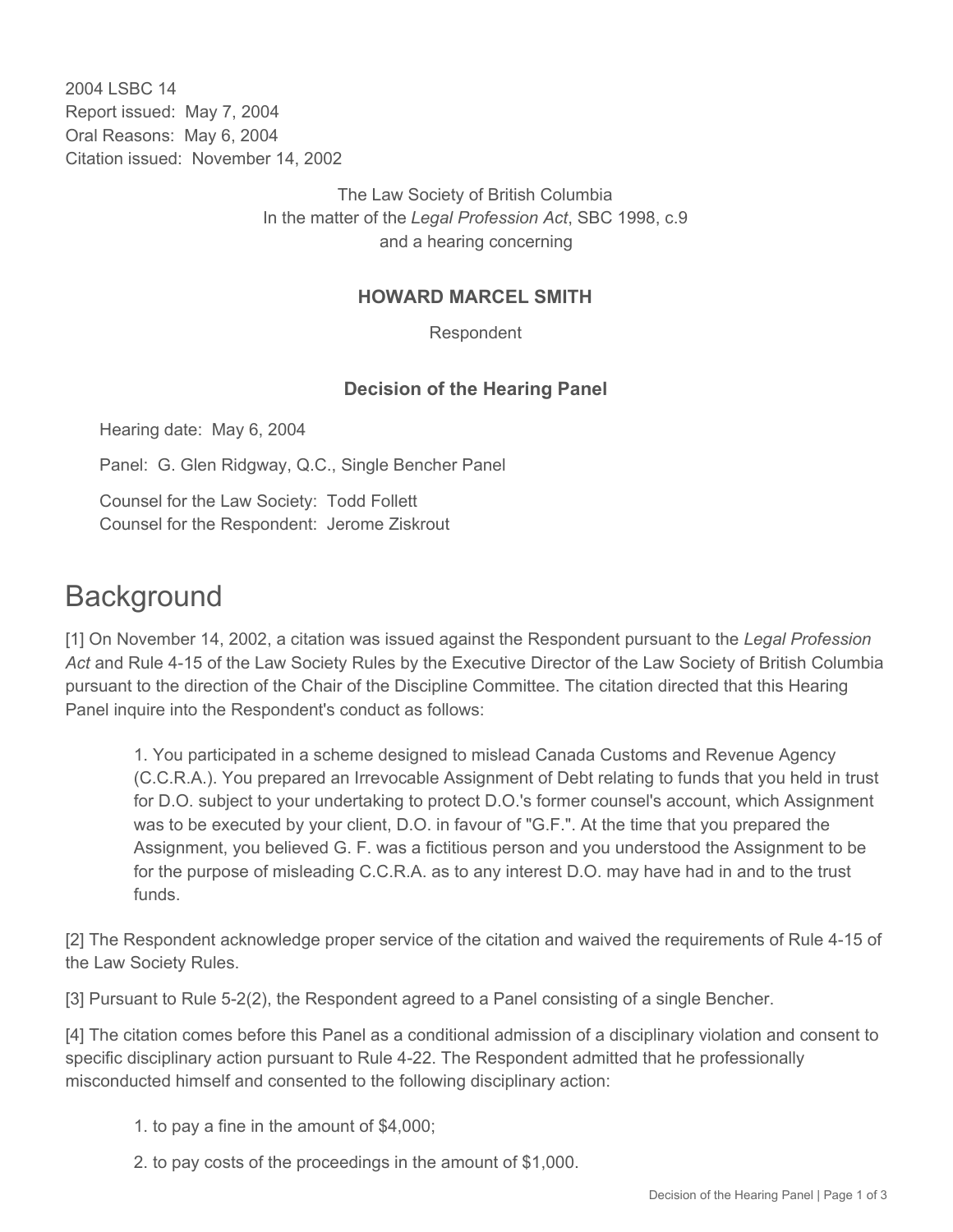[5] An Agreed Statement of Facts was filed as Exhibit 2 in these proceedings. It provides as follows:

(a) Mr. Smith was called to the Bar in British Columbia on May 10, 1978

(b) Mr. Smith is a full time practitioner at Howard Smith & Co. in New Westminster, B.C. and has been since 1981.

(c) On October 3, 2002, pursuant to Rule 4-13 of the Law Society Rules, the Discipline Committee resolved to recommend to the Chair of the Discipline Committee that there be a direction to issue a citation against Mr. Smith and the Chair so directed.

(d) A copy of the citation dated November 14, 2002, and schedule is attached and was served on Mr. Smith by way of couriered mail on November 14, 2002.

(e) Mr. Smith was retained by D.O. to act on her behalf in relation to a personal injury litigation matter. On October 5, 2000, Mr. Smith entered into a Contingency Fee Agreement with Ms. O.

(f) Mr. Smith assumed conduct of Ms. O's file from Mr. Thomas Braidwood and Mr. Smith gave an undertaking to protect Mr. Braidwood's account in the amount of \$25,000.00.

(g) The amount of \$25,000.00 was paid by Mr. Smith to Mr. Braidwood with a trust cheque #T 05229, dated January 31, 2001.

(h) In December 2000 Ms. O's I.C.B.C. claim was settled and an amount was paid into Mr. Smith's trust account.

(i) At the I.C.B.C. mediation a "Notice to Pay" was produced which stated that Ms. O owed Canada Customs and Revenue Agency ("CCRA") arrear tax payments.

(j) On December 8, 2000, Ms. O executed an Irrevocable Assignment of \$25,000.00 in favour of G.F.

(k) Mr. Smith intended to hold the \$25,000.00 in trust subject to the terms of the Irrevocable Assignment. The purpose of the Irrevocable Assignment was to preserve the funds against a possible demand for payment from CCRA.

(l) On December 13, 2000, Mr. Smith received a letter from G.F. demanding payment of the \$25,000.00 pursuant to the Irrevocable Assignment.

(m) Mr. Smith, in a letter to Mr. F. dated December 13, 2000, refused to make this payment as demanded.

(n) Ms. O retained Mr. Arbour with regard to an account rendered on December 7, 2000 by Mr. Smith. Mr. Arbour lodged a complaint on Ms. O's behalf in a letter to the Law Society dated October 25, 2001. This letter referred to irregularities regarding the trust accounts of Howard Smith & Co. regarding Ms. O.

(o) Mr. Arbour, in a letter to Mr. Smith dated October 19, 2001, demanded an accounting of the \$25,000.00, which had been placed in trust.

(p) Mr. Smith states that he at all times believed that "G.F." was an alias for D.O., and that the Irrevocable Assignment in favour of this G.F. was for the benefit of D.O., as set out in a letter to the Law Society dated November 7, 2001.